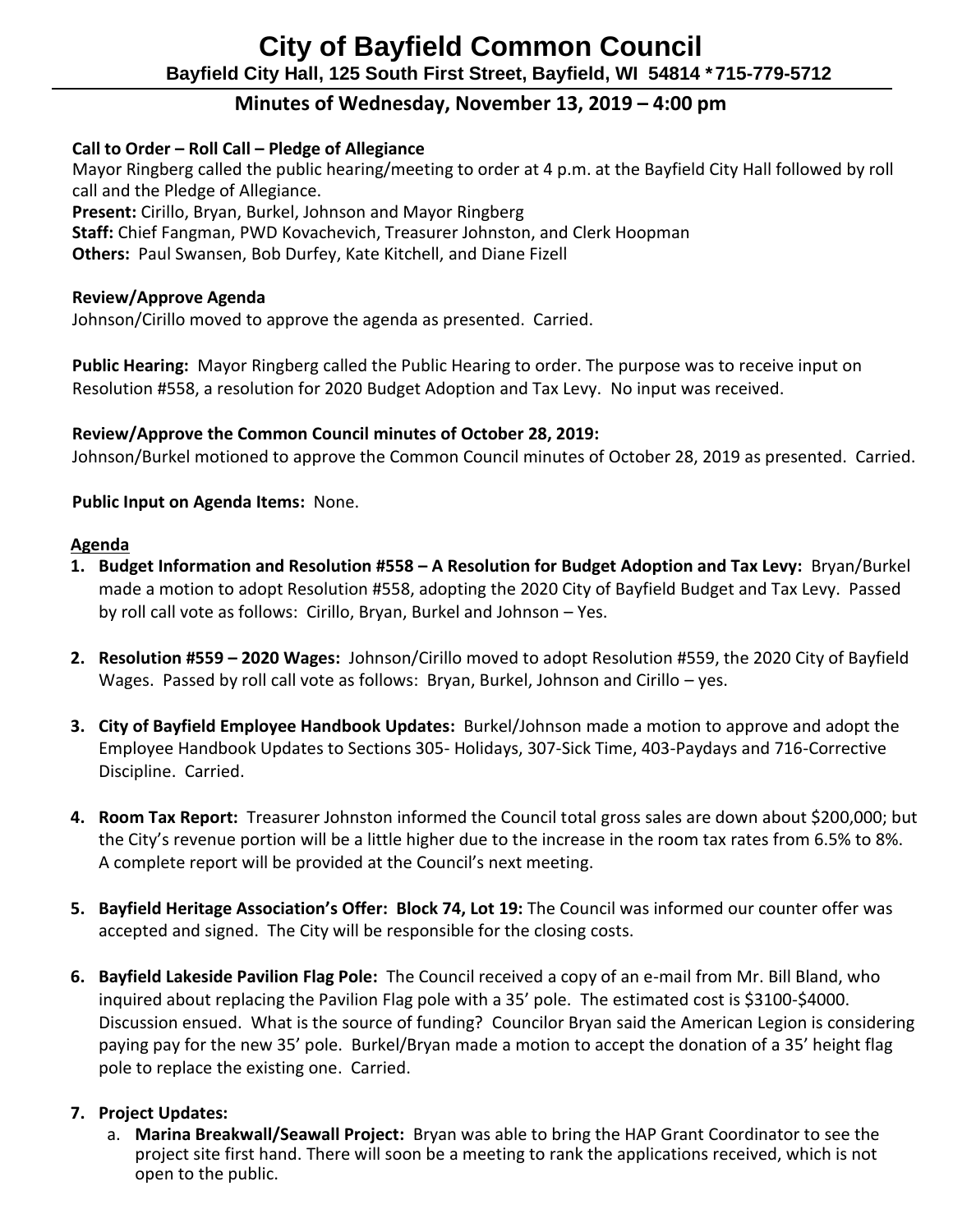- b. **GBWWTP Solar Project –Eagle Point Solar:** They are up and running and are now generating energy.
- c. **Bayfield & Ashland County Regional Housing Study:** The minutes of October 21, 2019 were provided for reference. As noted, the City Council will be holding a public hearing at their next meeting for the Housing Study Grant Proposal. Cirillo said she is planning to attend the WHEDA Meeting on Thursday at the NGLVC.
- d. **Big Ravine & Wayfinding System Project:** Nothing new to report.
- e. **Bayfield Area Trails (BATS):** Kate Kitchell said the November 2, 2019 trails forum was a big success. They figure they had about 70 participants. There was good conversation and feedback.
- f. **Lakeshore Walkway and Trails Project (Town and City):** Kitchell gave an overview of the proposed Lakeshore Walkway and Trails Project noting is covers the City's Memorial Park, Jakes Park and the area by the Apostle Islands Marina Building. The Town's portion is for the Brownstone Trail. They will be asking the Town of Bayfield to be the grant sponsor since a larger portion of the project falls in the Township and Towns have a larger pool of funding from this source. Johnson/Burkel motioned to move forward with the Lakeshore and Trails Project as presented. Carried.
- g. **Green Infrastructure Project:** Kitchell provided the Council with a report on the proposed Launching a Green Infrastructure & Climate Resiliency Program project. Some discussion ensued. The Mayor noted he would like all committees to be trained in these initiatives. The Council also learned Peggy Knapp is an expert in Green Infrastructure, who lives in the community and has offered to assist.

#### **8. Mayor's Report**

The Mayor told the Council we haven't gotten any further with obtaining a GSA Lease, in fact we may be further apart. He will be talking with another GSA official early next week.

He reminded the Council about the proposed visits by Viking Cruises who is looking to dock 8-9 times every other Wednesday in the Summer of 2021. We need to seriously discuss and begin planning for their arrival (docking, busing, food, activities, shopping, etc.) They are planning to advertise as an adventure cruise.

The Veteran's Day Service at Legendary Waters was very nice. Thank you to our Veterans!

### **File Reports from Committees, Commission & Boards:**

**Finance:** Minutes of October 16, 2019 **Greater Bayfield WWTP:** Minutes of October 29, 2019 **Harbor:** Minutes of November 4, 2019 **Library**: Minutes of October 23, 2019 **Police Department**: October 2019 Report **Public Works**: Minutes of October 25, 2019

Johnson/Burkel made a motion to place the above minutes on file. Thank you to Chief Fangman for your efforts obtaining a grant for computers. It was noted the requests for mutual aid in Red Cliff has declined. Chief Cadotte has done a good job with their staffing. Carried.

#### **Correspondence**

- **1. Superior Days 2020 Issues**: Informational, no action required.
- **2. State & National Register of Historic Place Nomination – Shaw Point Historic District on Sand Island:** Bryan/Burkel supports the Mayor's signature on a Resolution that supports the designation of the Shaw Point Historic District, on Sand Island, Town of Bayfield, Bayfield County, WI. Cirillo mentioned how the legacy families have done toward this effort. Carried.
- **3. Bayfield County Resolution No. 2019-71 – Snowplow Awareness and Operator Appreciation:** Burkel/Bryan made a motion supporting Bayfield County's Resolution No. 2019-71 supporting snowplow drivers. We thank them all for their efforts! Carried.